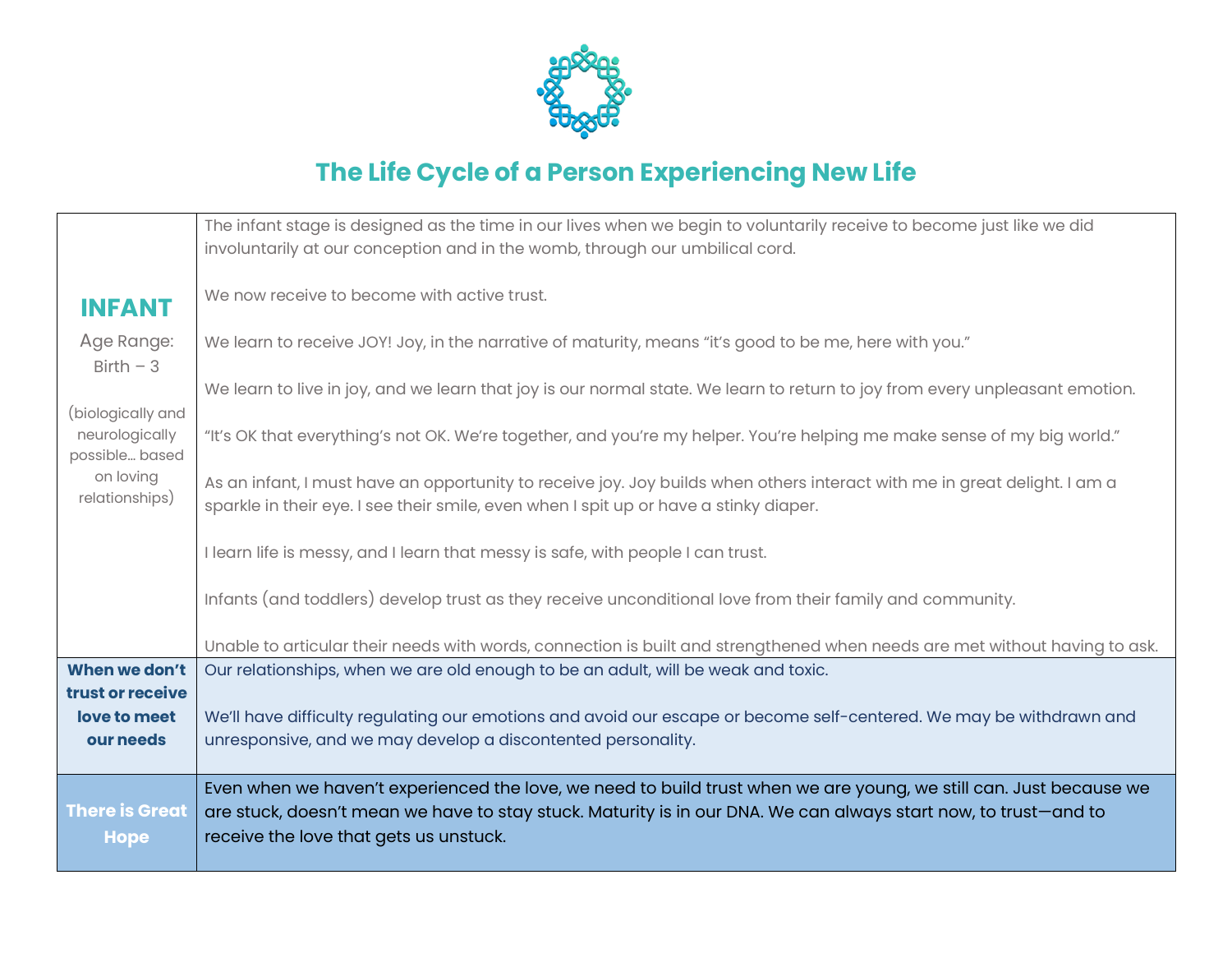|                                                      | This child stage is designed as the time in our lives when we learn to take care of our self, including asking for help and<br>articulating our needs because now we can.                                                                                                       |
|------------------------------------------------------|---------------------------------------------------------------------------------------------------------------------------------------------------------------------------------------------------------------------------------------------------------------------------------|
| <b>CHILD</b>                                         | As a child, we develop enough perseverance to do hard things and we learn what brings personal satisfaction. We spend                                                                                                                                                           |
| Age Range:                                           | time in production (real-life) activities: cleaning, cooking, gardening, building, painting, taking care of animals.                                                                                                                                                            |
| $4 - 12$                                             | We develop personal talents and being to know ourselves and take responsibility. We understand how we fit into the story of<br>our own lives and the lives of our family and the world.                                                                                         |
| (biologically and                                    |                                                                                                                                                                                                                                                                                 |
| neurologically<br>possible based<br>on loving        | Family and community challenge and encourage us to do difficult things that we don't feel like doing, and they help us not<br>get stuck in failure or dependent on comfort.                                                                                                     |
| relationships)                                       | Those that loves us well as a child protect us from becoming obsessed and addicted to things like food, drugs, sex, money,<br>or power because we are learning only relationships provide deep satisfaction.                                                                    |
|                                                      | Parents help us process our emotions to identify them and recognize that how we feel is not who we are. We learn this most<br>by watching others live a deeply satisfied life, instead of a distracted and addicted life.                                                       |
| When we don't                                        | As an adult, we don't take responsibility for our self.                                                                                                                                                                                                                         |
| trust and/or<br>receive love to<br>meet our<br>needs | We remain stuck and consumed with comfort and a fantasy life. We're not dependable and our lives are filled with<br>unproductive activities.                                                                                                                                    |
|                                                      | We don't know our true identity, so we get stuck in our emotions and make decisions based on "how do I get what I want?"<br>instead of knowing ourselves and making decisions based on "how do I act like myself?"                                                              |
| There is Great<br><b>Hope</b>                        | Even when we haven't experienced the love, we need to build trust when we are young, we still can. Just because we<br>are stuck, doesn't mean we have to stay stuck. Maturity is in our DNA. We can always start now, to trust-and to<br>receive the love that gets us unstuck. |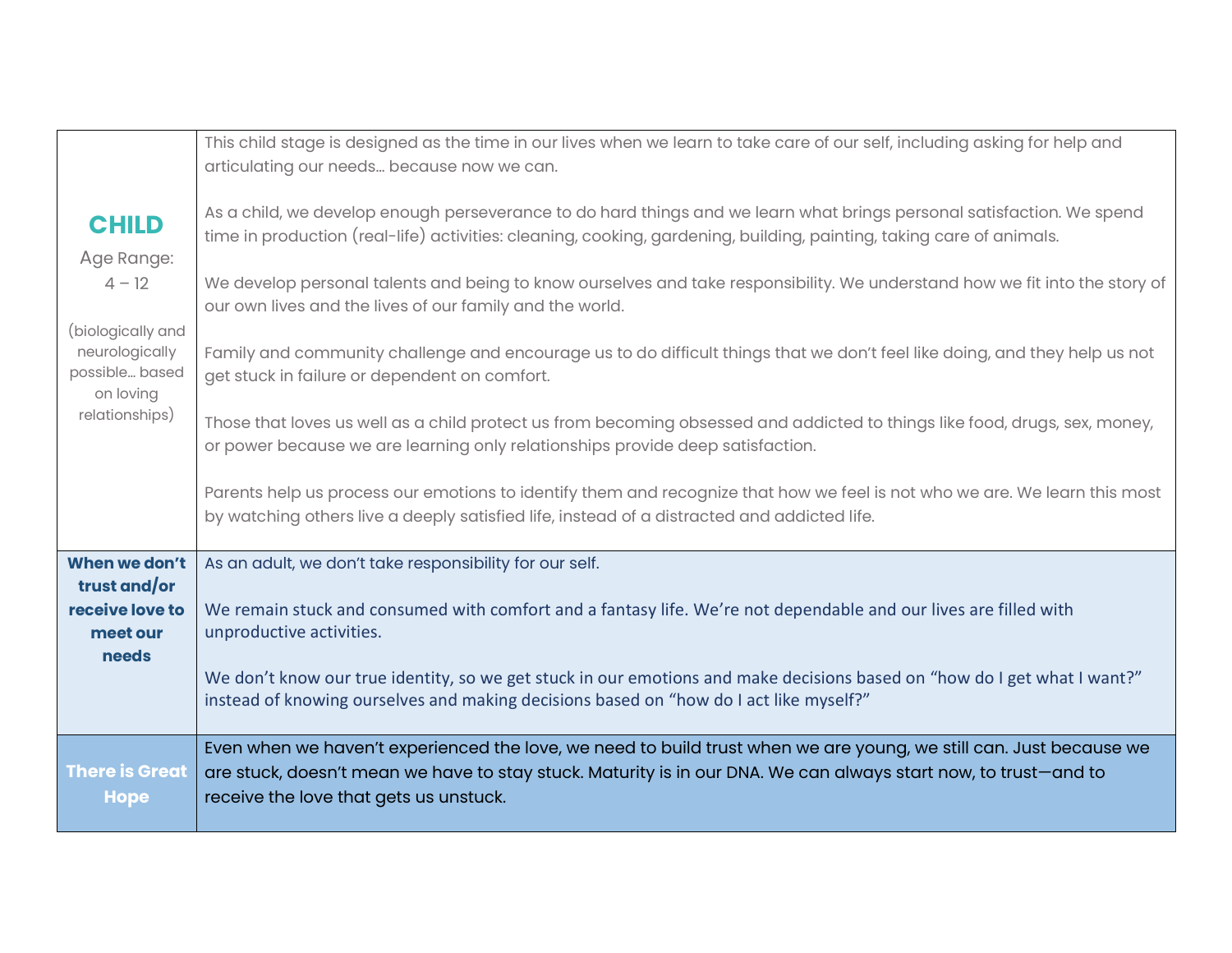|                                     | This adult stage is designed as the time in our lives when we learn to take care of two people simultaneously: we can care<br>for ourselves and we can care for another. |
|-------------------------------------|--------------------------------------------------------------------------------------------------------------------------------------------------------------------------|
|                                     |                                                                                                                                                                          |
| <b>ADULT</b>                        | As an adult, we can remain stable in difficult situations, and we can return our self and others to joy from every unpleasant                                            |
| Age Range:                          | emotion.                                                                                                                                                                 |
| $13 - birth of$                     | Remember: Joy means "It's good to be me, here with you." In trusted relationships, I learn that when tasks or relationships                                              |
| first child                         | are hard, I can do hard. I ask for wisdom and find strength for life in difficult times.                                                                                 |
|                                     | I learn when life is painful to distinguish a harmful kind of pain (trauma), from a pain that comes with growing, loving, and                                            |
| (biologically and<br>neurologically | experiencing transformation. In trusted relationships, I learn not to avoid this kind of pain.                                                                           |
| possible based                      |                                                                                                                                                                          |
| on loving<br>relationships)         | As an adult, I ask this question with vulnerability and humility: How am I affecting you? How am I increasing or decreasing                                              |
|                                     | your capacities?                                                                                                                                                         |
|                                     | I own my influence and impact, and I know my true heart-the one that loves and desires to impact and influence others for                                                |
|                                     | good.                                                                                                                                                                    |
|                                     | Family and community offer affirmation that I will make it through difficult times. They offer commitment and safety and                                                 |
|                                     | hope, and they remind me God is who He says He is and I am who He says I am, too. Family and community offer me love                                                     |
|                                     | and help me remember that love (commitment, servant love, protective love, direction, affirmation, significance) is the only                                             |
|                                     | force stronger than sin and shame.                                                                                                                                       |
|                                     | Home is a safe place to struggle and even fail, so it is a safe place to live and dream and find fulfillment in life-giving,                                             |
|                                     | capacity building relationships.                                                                                                                                         |
| When we don't                       |                                                                                                                                                                          |
| trust and/or                        | I lack the capacity to live in mutually satisfying relationships                                                                                                         |
| receive love to                     |                                                                                                                                                                          |
| meet our<br>needs                   |                                                                                                                                                                          |
| <b>There is Great</b>               | Even when we haven't experienced the love, we need to build trust when we are young, we still can. Just because we                                                       |
| <b>Hope</b>                         | are stuck, doesn't mean we have to stay stuck. Maturity is in our DNA. We can always start now, to trust-and to                                                          |
|                                     | receive the love that gets us unstuck.                                                                                                                                   |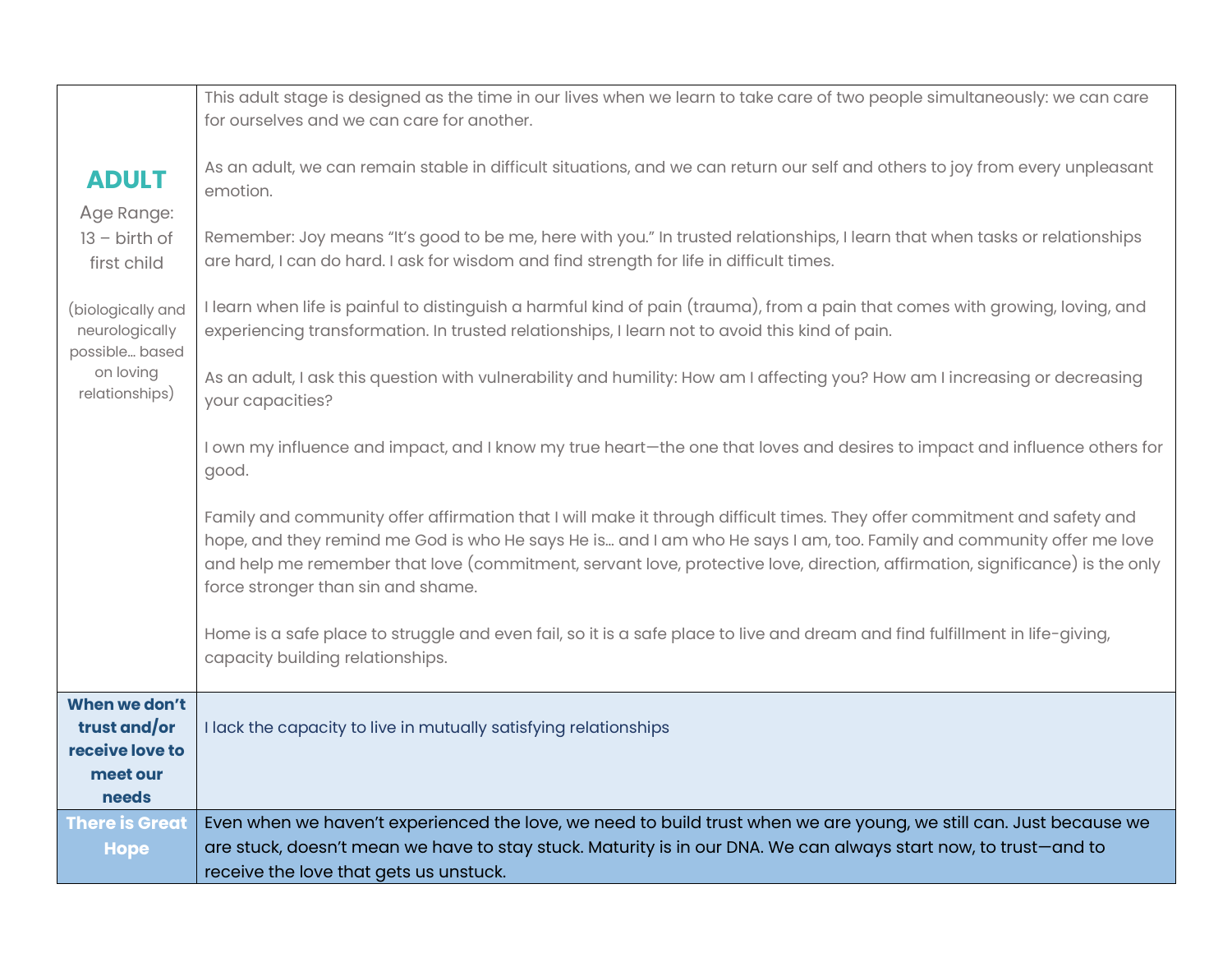| <b>PARENT</b><br>When my<br>first child is<br>born<br>(biologically and<br>neurologically<br>possible based<br>on loving<br>relationships) | As a parent, my primary task is to sacrificially love my family.<br>I meet their physical needs, and I learn to meet their spiritual needs, too. I protect, affirm, direct, correct, and serve my<br>family.<br>The community supports and encourages me, and I allow and provide spiritual mentors and friendships for my children.<br>I learn, with the help of others I trust, how to bring my children through difficult times and return to joy from every<br>unpleasant emotion. |
|--------------------------------------------------------------------------------------------------------------------------------------------|----------------------------------------------------------------------------------------------------------------------------------------------------------------------------------------------------------------------------------------------------------------------------------------------------------------------------------------------------------------------------------------------------------------------------------------------------------------------------------------|
| When we don't<br>trust and/or<br>receive love to<br>meet our<br><b>needs</b><br><b>There is Great</b><br><b>Hope</b>                       | The relationships in my family are distant and stuck in conflict.<br>Even when we haven't experienced the love, we need to build trust when we are young, we still can. Just because we<br>are stuck, doesn't mean we have to stay stuck. Maturity is in our DNA. We can always start now, to trust-and to<br>receive the love that gets us unstuck.                                                                                                                                   |